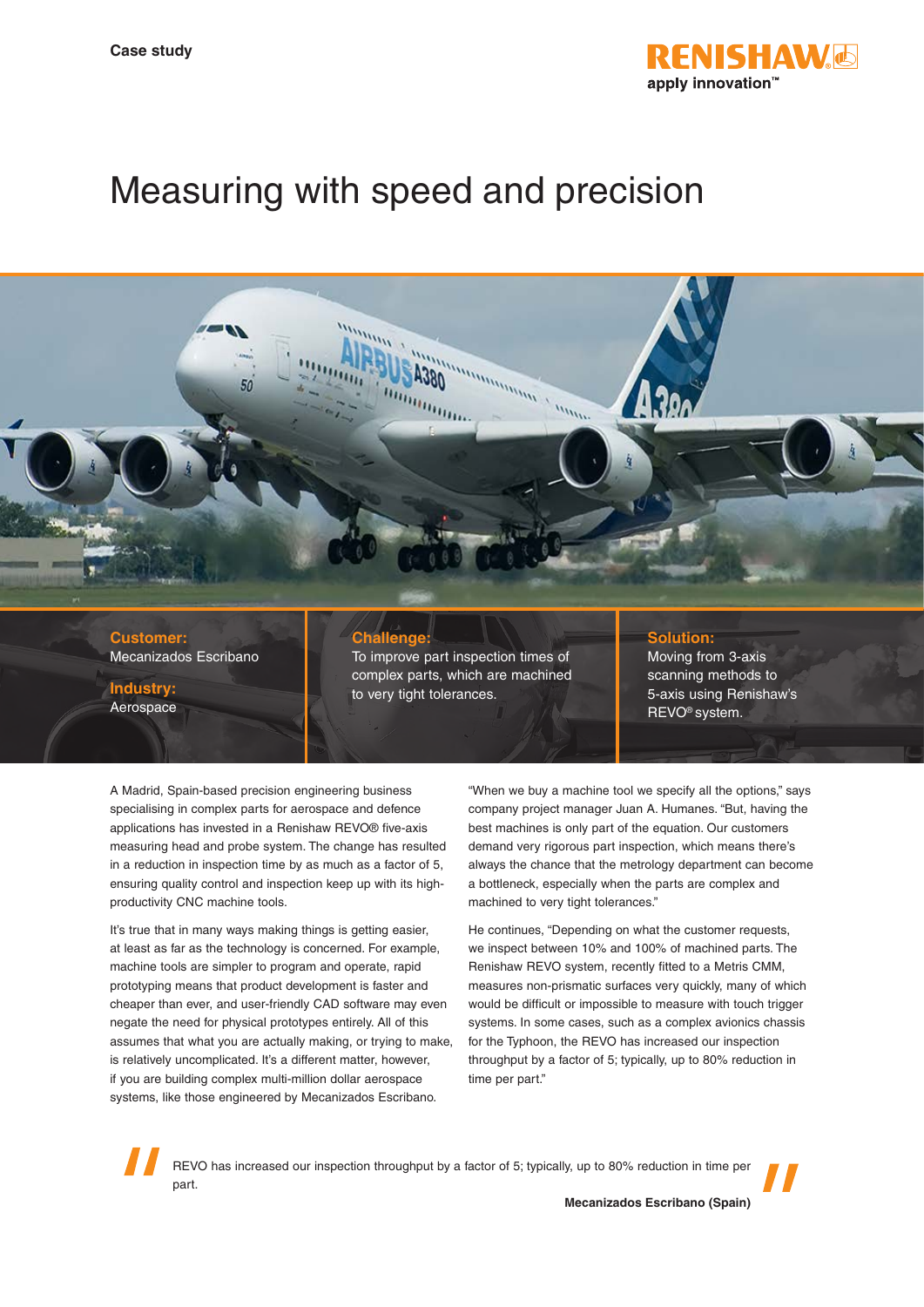## **Exceptional scanning speed and accuracy**

The key attribute of the REVO five-axis head is its ability to overcome the limitations of three-axis scanning methods, where any attempt to rapidly move the large mass of a CMM results in inertial errors caused by accelerations and decelerations. Therefore, the only possible way to maintain acceptable accuracy in three-axis scanning has been at the expense of measuring speed. However, REVO uses synchronised head and machine motion when scanning, rapidly following changes in part geometry without introducing its own dynamic errors. The CMM is able to move at a constant velocity whilst measurements are being taken, without impacting accuracy.

REVO also benefits CMM users with infinite head positioning and innovative tip-sensing probe technology, which further improves measurement accuracy by sensing close to the measured surface. This combination of speed, flexibility and accuracy has proven to give exceptional performance in a wide range of scanning measurement applications, including circle, helix, sweep and gasket scanning, plus, if required, rapid single-touch routines.

#### **Expanding to meet increased demand**

Any visitor lucky enough to tour the Escribano factory can see the size and significance of the investment required for such production. Juan A. Humanes reveals it to be between €1million and €1.5million a year, and most of the company's CNC machines are top-end, Japanese or Swiss-built multipallet and multi-axis: Makino, Matsuura, Mazak; Sodick wire EDMs and CNC precision grinders from Jung.



REVO® 5-axis measuring system scanning alarge bore on an aerospace component.

All of them are the latest models, meticulously maintained and configured to minimise set-up and non-machining time, mostly using Renishaw OMP40 spindle-mounted touch probes and NC4 non-contact laser tool setting systems.

Escribano has outgrown its current building and has designed and built a new facility, where it will relocate in the next few weeks. Until then, the two small rooms adjacent to the main workshop that house the company's inspection equipment will remain crowded. In the larger of the two rooms, three DEA Global Advance coordinate measuring machines (CMMs) with Renishaw probes check samples of parts for everything from thermal imaging cameras to components destined for the Joint Strike Fighter.

Alongside the main metrology lab' is a smaller room housing the company's largest CMM: a Metris LKV CMM equipped with the Renishaw REVO five-axis measuring head and probe system; part of a recent investment in inspection equipment that totalled around €300,000.

For most precision engineering businesses, the Metris and Renishaw REVO combination would be enough to cater for their metrology needs. But Escribano isn't your typical workshop and its customers are somewhat more demanding, leading to further investments in other advanced metrology systems such as a white light interferometer microscope for measuring roughness, and a contact profile meter capable of assessing the size and texture of a part's surface.



Juan A. Humanes, Project Manager, has significantly reduced bottlenecks on the inspection of complex parts.